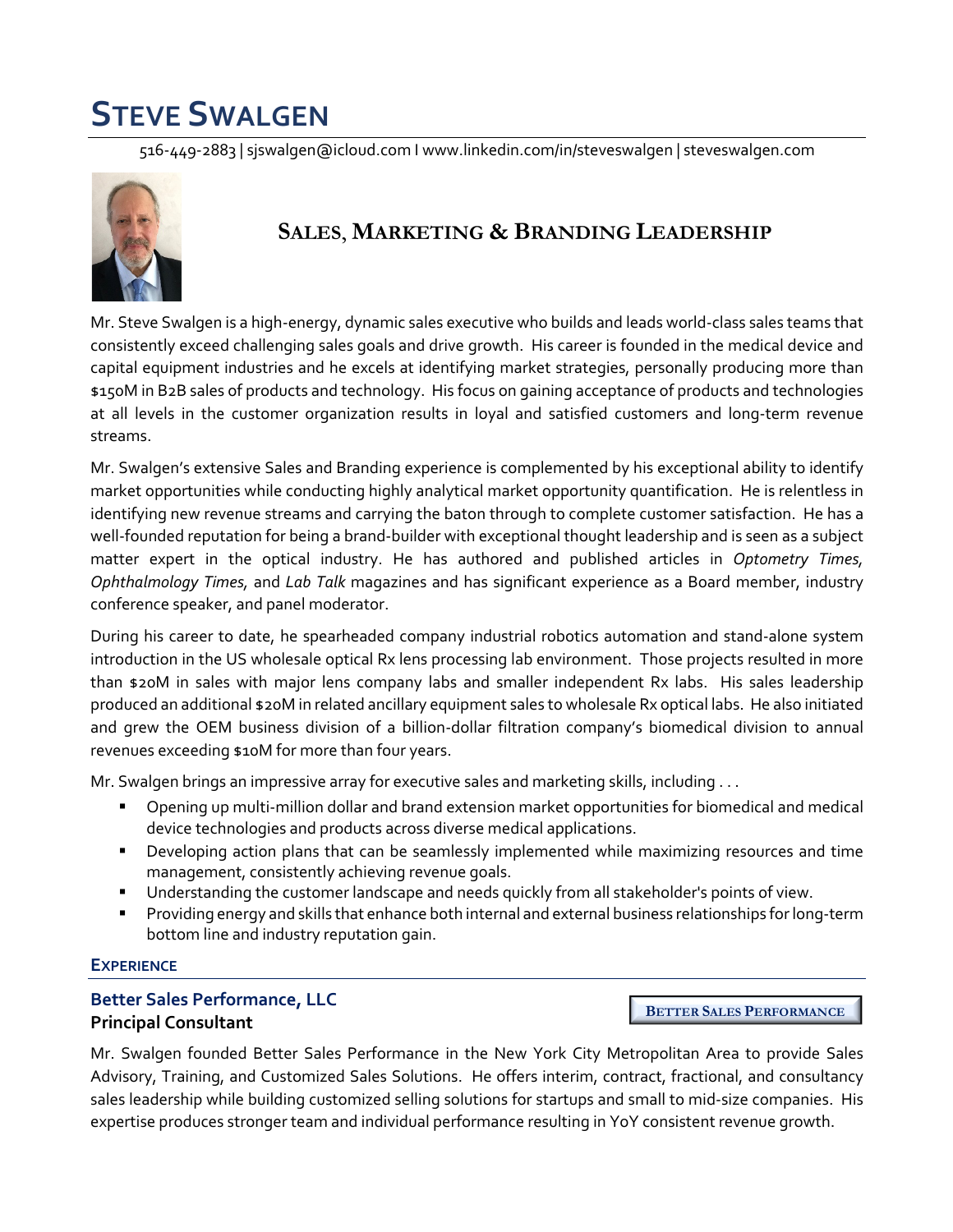#### **Santinelli International National Director - Lab Business**

Mr. Swalgen was employed by Santinelli International for more than 19 years,



beginning as a Sales Director and earning steady progression to the key leadership role of National Director of the Lab Business sector. Privately held Santinelli International is headquartered in Hauppauge, New York, and is a respected leader and well-recognized distributor of optical finishing equipment in the US.

Santinelli International offers both high-speed tabletop lens edgers and the highest throughput automated systems, without compromising quality at any level. The company's new LE-1200 tabletop unit is economically priced and engineered for fast "wet" lens processing. On the industrial side, the company's automated "wet" and "dry" dual edger systems produce unparalleled "per hour" throughputs in an unprecedented small footprint.

Through a strong alliance with the Japanese company Nidek, a global company that is universally recognized as one of the today's largest manufacturers of ophthalmic products, Santinelli International has quickly risen to the #1 provider of Lens Edging equipment in the U.S. Optical Equipment industry.

Over the course of his long tenure with Santinelli, Mr. Swalgen made many significant contributions to the company's success and growth. He developed and nurtured sales of new company technologies and strengthened brand positioning in the wholesale Rx optical lab space. The loyal relationships that he cultivated with commercial partners, including major lens companies, wholesale labs, and big-box retailers, generated buy-in and innovative customer opportunities.

He was highly effective in selling solutions for new industrial robotic automation and stand-alone Rx ophthalmic lens finishing technologies and systems, growing revenue as much as \$4M annually. He led customer sales, acceptance, delivery, and integration of the technology.

He initiated a relationship with Essilor International, a French-based international ophthalmic optics company, and secured company technology testing interest in the Rx frame tracer. The partnership resulted in a full-scale rollout of the Santinelli / Nidek frame tracer as the gold standard for the company's lab network for over a decade including the follow-on model. Further, the initiative led to usage throughout the industry and brand

extension to a larger revenue "Flagship" lens edger model and robotic automated systems in large volume lens processing environments.

Mr. Swalgen held key Board memberships while with Santinelli, including with the Optical Laboratory Association and the OLA Steering Committee. He also authored articles that were published in leading trade publications, developed numerous trade show seminars, led panel discussions, and served as a speaker at conferences.

His high visibility and significant contributions to the overall optics industry further strengthened Santinelli's brand and reputation throughout the industry.

During his first two and a half years with Santinelli, Mr. Swalgen served as Director of Sales. He grew a nationwide sales

*"Steve was instrumental in the planning for expansion of the labs as we grew from four full-service labs to eight. His ability to listen prior to offering solutions or recommendations is an attribute that others have lost. He was fiscally responsible in the offerings and options that were presented as scalable, based upon the labs projected performance. Steve was ever present in these plans, installations and follow-up care and was always available." Senior Client Executive*

organization of 12 regionally positioned optically-trained Territory Managers and two Regional Sales Managers. He led and mentored the organizational sales effort to achieve one of the best optical retail sales